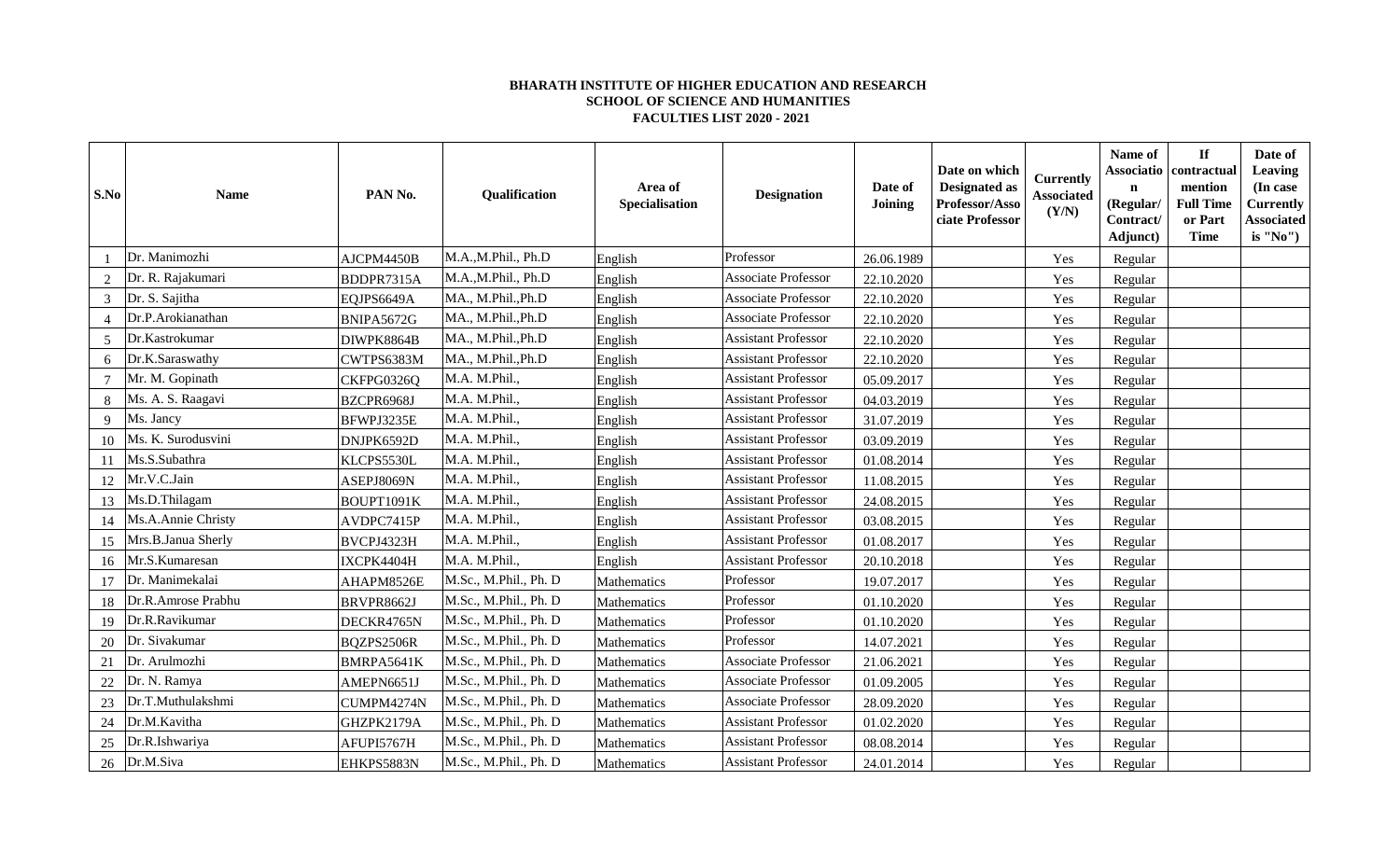| Dr.k.Ramalakshmi                | ATBPR1765P | M.Sc., M.Phil., Ph. D | Mathematics        | <b>Assistant Professor</b> | 22.10.2020 |            | Yes | Regular |  |
|---------------------------------|------------|-----------------------|--------------------|----------------------------|------------|------------|-----|---------|--|
| Dr.D.Ahima Emilet<br>28         | CJPPA2175Q | M.Sc., M.Phil., Ph. D | Mathematics        | <b>Assistant Professor</b> | 22.10.2020 |            | Yes | Regular |  |
| Dr. V. Vetrivel<br>29           | ANLPV8889J | M.Sc., M.Phil., Ph. D | Mathematics        | <b>Assistant Professor</b> | 28.08.2020 |            | Yes | Regular |  |
| Dr. D. Venkatesan<br>30         | AVKPV0248C | M.Sc., M.Phil., Ph. D | Mathematics        | <b>Assistant Professor</b> | 04.09.2020 |            | Yes | Regular |  |
| Dr.R.Velavan<br>31              | AJQCR3593Q | M.Sc, M.Phil., Ph.D.  | Physics            | Professor                  | 18.02.2015 |            | Yes | Regular |  |
| Dr. R. Sreelatha<br>32          | EUOPS4295B | M.Sc, M.Phil., Ph.D.  | Physics            | Professor                  | 14.03.2008 |            | Yes | Regular |  |
| Dr.C.Radhika Thaya Kumari<br>33 | DTQPK2919J | M.Sc, M.Phil., Ph.D.  | Physics            | Associate Professor        | 10.01.2013 | 17.07.2019 | Yes | Regular |  |
| Dr.K.Seevakan<br>34             | BUJPS4654L | M.Sc, M.Phil., Ph.D.  | Physics            | <b>Associate Professor</b> | 12.07.2017 |            | Yes | Regular |  |
| Dr.S.Dinesh<br>35               | BREPD0869C | M.Sc, M.Phil., Ph.D.  | Physics            | <b>Associate Professor</b> | 03.02.2020 |            | Yes | Regular |  |
| Dr. A. Saravanan<br>36          | EAJPA1179M | M.Sc, M.Phil., Ph.D.  | Physics            | <b>Associate Professor</b> | 27.01.2021 |            | Yes | Regular |  |
| Dr. Sreedhana Rao Kanuru<br>37  | CGQPS8465P | M.Sc, M.Phil., Ph.D.  | Physics            | Associate Professor        | 08.08.2020 |            | Yes | Regular |  |
| Dr. E. Thirumal<br>38           | ABAPE2013L | M.Sc, M.Phil., Ph.D.  | Physics            | Associate Professor        | 07.08.2017 |            | Yes | Regular |  |
| Dr.K.Thiyagarajan<br>39         | BFSPT6526E | M.Sc, M.Phil., Ph.D.  | Physics            | <b>Associate Professor</b> | 30.09.2019 |            | Yes | Regular |  |
| Dr.V.Hemanth Kumar<br>40        | AUYPH3267N | M.Sc, M.Phil., Ph.D.  | Physics            | <b>Associate Professor</b> | 01.02.2020 |            | Yes | Regular |  |
| Dr. S. Anandhi<br>41            | DCAPA4252B | M.Sc, M.Phil., Ph.D.  | Physics            | <b>Assistant Professor</b> | 19.07.2007 |            | Yes | Regular |  |
| Dr.N.Marimuthu<br>42            | CEAPN9269L | M.Sc, M.Phil., Ph.D.  | Physics            | <b>Assistant Professor</b> | 01.02.2020 |            | Yes | Regular |  |
| Dr.P.Kamaraj<br>43              | AENPK5773K | M.Sc., Ph.D           | Chemistry          | Professor                  | 08.07.2019 |            | Yes | Regular |  |
| Dr. A. Manikandan<br>44         | CTPPM0098G | M.Sc., M.Phil., Ph.D  | Chemistry          | <b>Associate Professor</b> | 27.07.2015 |            | Yes | Regular |  |
| Dr.G.Mathubala<br>45            | BIXPM2822R | M.Sc., M.Phil., Ph.D  | Chemistry          | Associate Professor        | 14.03.2008 | 17.07.2019 | Yes | Regular |  |
| Dr.K.Rajendran<br>46            | BSUPR0153H | M.Sc., Ph.D           | Chemistry          | Associate Professor        | 17.08.2015 |            | Yes | Regular |  |
| Dr.V.L.Chandraboss<br>47        | BGEPC3319M | M.Sc., M.Phil., Ph.D  | Chemistry          | Associate Professor        | 12.07.2017 |            | Yes | Regular |  |
| Dr.T.Lakshmikandhan<br>48       | ARGPT4735N | M.Sc., M.Phil., Ph.D  | Chemistry          | Associate Professor        | 12.07.2017 |            | Yes | Regular |  |
| Dr.P.Magesan<br>49              | BRMPM4821R | M.Sc., M.Phil., Ph.D  | Chemistry          | <b>Associate Professor</b> | 12.07.2017 |            | Yes | Regular |  |
| Dr.S.Lakshmanan<br>50           | AJUPL5912F | M.Sc., M.Phil., Ph.D  | Chemistry          | Associate Professor        | 29.07.2019 |            | Yes | Regular |  |
| Dr.S.John Santhosh Kumar<br>51  | AXWPJ1023H | M.Sc., Ph.D           | Chemistry          | Associate Professor        | 08.08.2020 |            | Yes | Regular |  |
| Dr. D. Sivasankaran<br>52       | GVEPS1153H | M.Sc., Ph.D           | Chemistry          | <b>Associate Professor</b> | 10.08.2020 |            | Yes | Regular |  |
| Dr. G. Padmapriya<br>53         | ATVPP7011L | M.Sc., M.Phil., Ph.D  | Chemistry          | <b>Associate Professor</b> | 01.08.2017 |            | Yes | Regular |  |
| Dr. P. Paulraj<br>54            | CCDPP3533L | M.Sc., M.Phil., Ph.D  | Chemistry          | Associate Professor        | 18.08.2015 |            | Yes | Regular |  |
| Dr.G.Gurumoorthy<br>55          | BXYPG877M  | M.Sc., M.Phil., Ph.D  | Chemistry          | <b>Associate Professor</b> | 30.07.2019 |            | Yes | Regular |  |
| Dr.T.Ezhilarasu<br>56           | AMJPT2048N | M.Sc., M.Phil., Ph.D  | Chemistry          | Associate Professor        | 16.09.2019 |            | Yes | Regular |  |
| Dr.K.Kannan<br>57               | GWIPK1633M | M.Sc., M.Phil., Ph.D  | Chemistry          | <b>Associate Professor</b> | 03.02.2020 |            | Yes | Regular |  |
| Dr.Kumar<br>58                  | GDAPK6724E | M.Sc., M.Phil., Ph.D  | Chemistry          | <b>Assistant Professor</b> | 15.07.2019 |            | Yes | Regular |  |
| Dr. R. Vasuki<br>59             | AJHPV6724E | M.E., Ph. D           | <b>Bio Medical</b> | Professor                  | 01.12.2010 |            | Yes | Regular |  |
| Dr. P.B. Ramesh Babu<br>60      | AAOHP3383F | M.E., Ph.D            | Genetics           | Professor                  | 01.12.2010 |            | Yes | Regular |  |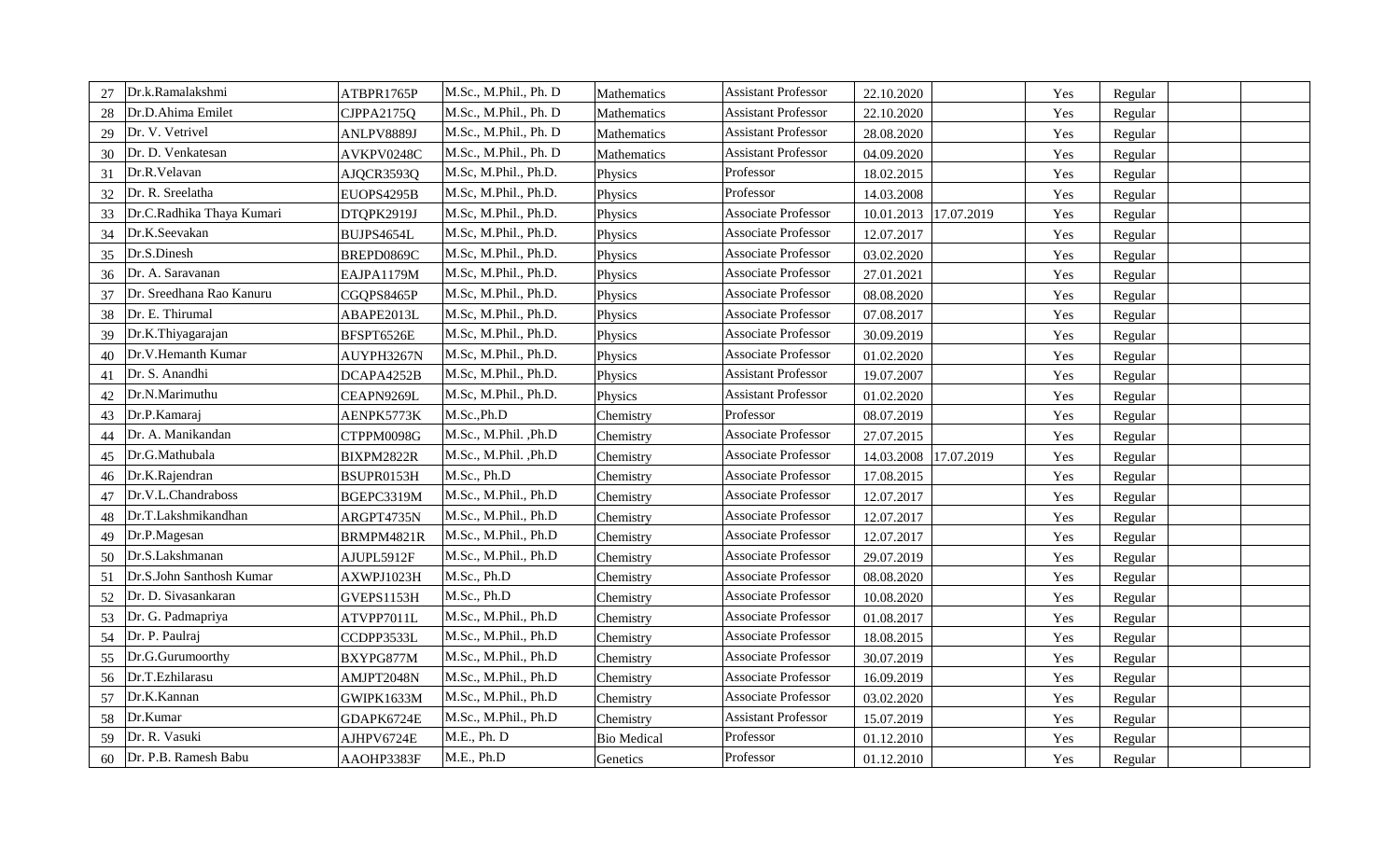| 61 | Dr.L. Jeyanthi Rebecca         | AHXPJ70490  | M.E., Ph.D  | <b>IBT</b>         | Professor                  | 08.08.2005 | Yes | Regular |  |
|----|--------------------------------|-------------|-------------|--------------------|----------------------------|------------|-----|---------|--|
| 62 | Dr. F. Emerson Solomon         | AADPE9582A  | M.E., Ph.D  | <b>Bio Medical</b> | Professor                  | 19.09.2009 | Yes | Regular |  |
| 63 | Dr. P. Rajasulochana           | BFDPR7746R  | M.E., Ph.D  | Genetics           | Associate Professor        | 11.07.2007 | Yes | Regular |  |
| 64 | Dr. T. Jayalakshmi             | AMOPJ5643C  | M.E., Ph.D  | Genetics           | <b>Associate Professor</b> | 09.07.2007 | Yes | Regular |  |
| 65 | Dr. M. Dhivya                  | CCUPD9009A  | M.E., Ph.D  | ABT                | Associate Professor        | 06.09.2019 | Yes | Regular |  |
| 66 | Dr. S. Sivagnanam              | CRPPSI356F  | M.E., Ph.D  | ABT                | Associate Professor        | 28.10.2019 | Yes | Regular |  |
| 67 | Dr. T. Meera                   | ARLPM2440E  | M.E., Ph.D  | ABT                | Associate Professor        | 22.10.2020 | Yes | Regular |  |
| 68 | Dr. Anbalagan                  | AHSPA3125B  | M.E., Ph. D | <b>CIVIL</b>       | Associate Professor        | 11.12.2020 | Yes | Regular |  |
| 69 | Dr. K. Ramji                   | DFXPK8737M  | M.E., Ph. D | <b>Bio Medical</b> | <b>Associate Professor</b> | 07.10.2020 | Yes | Regular |  |
| 70 | Dr. K. Balasubramanian         | HEVQB8247F  | M.E., Ph. D | Mechanical         | Professor                  | 03.08.2017 | Yes | Regular |  |
| 71 | Dr. R.J. Golden Renjith        | AXTPG6438N  | M.E., Ph. D | Mechanical         | <b>Associate Professor</b> | 01.07.2013 | Yes | Regular |  |
| 72 | Dr. K.Selvakumar               | DPIPS4081H  | M.E., Ph. D | Mechanical         | Associate Professor        | 01.08.2019 | Yes | Regular |  |
| 73 | Dr. V. Mohanavel               | BMMPM7030B  | M.E., Ph. D | Mechanical         | Associate Professor        | 04.09.2020 | Yes | Regular |  |
| 74 | Dr. M.K. Ilampoornan           | ACNPI0212R  | M.E., Ph. D | <b>EEE</b>         | Professor                  | 01.09.2020 | Yes | Regular |  |
| 75 | Dr. V. Jayalakshmi             | ALSPJ0646C  | M.E., Ph. D | <b>EEE</b>         | Associate Professor        | 09.07.2007 | Yes | Regular |  |
| 76 | Dr. S. Lakshmi                 | AEKPL5775K  | M.E., Ph. D | <b>EEE</b>         | <b>Associate Professor</b> | 02.09.2020 | Yes | Regular |  |
| 77 | Dr. M. Sangeetha               | AUCPS1445D  | M.E., Ph. D | <b>ECE</b>         | Professor                  | 27.11.2015 | Yes | Regular |  |
| 78 | Dr. Percy J. Sephra            | JQABP8723J  | M.E., Ph. D | <b>ECE</b>         | Associate Professor        | 11.01.2020 | Yes | Regular |  |
| 79 | Dr. V. Gansesan                | ALEPG7010R  | M.E., Ph. D | <b>ECE</b>         | Associate Professor        | 02.02.2020 | Yes | Regular |  |
| 80 | Dr. S.J. Mohan                 | QCXPM6237J  | M.E., Ph. D | Civil              | Professor                  | 22.08.2016 | Yes | Regular |  |
| 81 | Dr .B. Saritha                 | BLHPS9161F  | M.E., Ph. D | Civil              | Associate Professor        | 19.01.2019 | Yes | Regular |  |
| 82 | Dr. T.P.Meikandaan             | AXJPM0949G  | M.E., Ph. D | Civil              | Associate Professor        | 02.07.2008 | Yes | Regular |  |
| 83 | Dr. Ram Krishna Rao            | ANUPR2753G  | M.E., Ph. D | <b>IBT</b>         | Professor                  | 22.03.2010 | Yes | Regular |  |
| 84 | Dr. Angeline Julius            | BQMPJ98142Q | M.E., Ph. D | <b>IBT</b>         | Associate Professor        | 07.09.2020 | Yes | Regular |  |
| 85 | Dr. R Remya                    | BQGPP1692G  | M.E., Ph. D | <b>IBT</b>         | <b>Associate Professor</b> | 18.09.2020 | Yes | Regular |  |
| 86 | Ms. Anitha Sampath Kumar       | ATVPA1251F  | M.E.        | <b>EEE</b>         | <b>Assistant Professor</b> | 12.08.2009 | Yes | Regular |  |
| 87 | Mr. A. Manikandan              | BEVPM3454E  | M.E.        | Genetics           | <b>Assistant Professor</b> | 24.01.2014 | Yes | Regular |  |
| 88 | Ms. R.M. Gokula Lakshmi        | BFBPG4973D  | M.E         | ABT                | <b>Assistant Professor</b> | 23.08.2018 | Yes | Regular |  |
| 89 | Ms. V. Susmetha                | FALPS7032A  | M.E         | ABT                | <b>Assistant Professor</b> | 03.09.2019 | Yes | Regular |  |
| 90 | Mr. S. Senthil Kumar           | DIPPS6568R  | M.E         | ABT                | <b>Assistant Professor</b> | 03.02.2020 | Yes | Regular |  |
| 91 | Mr. S. Prasath Alias Surendhar | EXBPS3224Q  | M.E         | <b>Bio Medical</b> | <b>Assistant Professor</b> | 08.02.2016 | Yes | Regular |  |
| 92 | Mr. R. Kishore Kanna           | EOOPK4558D  | M.E         | <b>Bio Medical</b> | <b>Assistant Professor</b> | 09.08.2018 | Yes | Regular |  |
| 93 | Ms. S. Geetha                  | AUHPG6184G  | M.E.        | <b>Bio Medical</b> | <b>Assistant Professor</b> | 21.08.2008 | Yes | Regular |  |
| 94 | Mr. S. Nakkeeran               | ADHPN9648P  | M.E.        | Mechanical         | <b>Assistant Professor</b> | 21.01.2009 | Yes | Regular |  |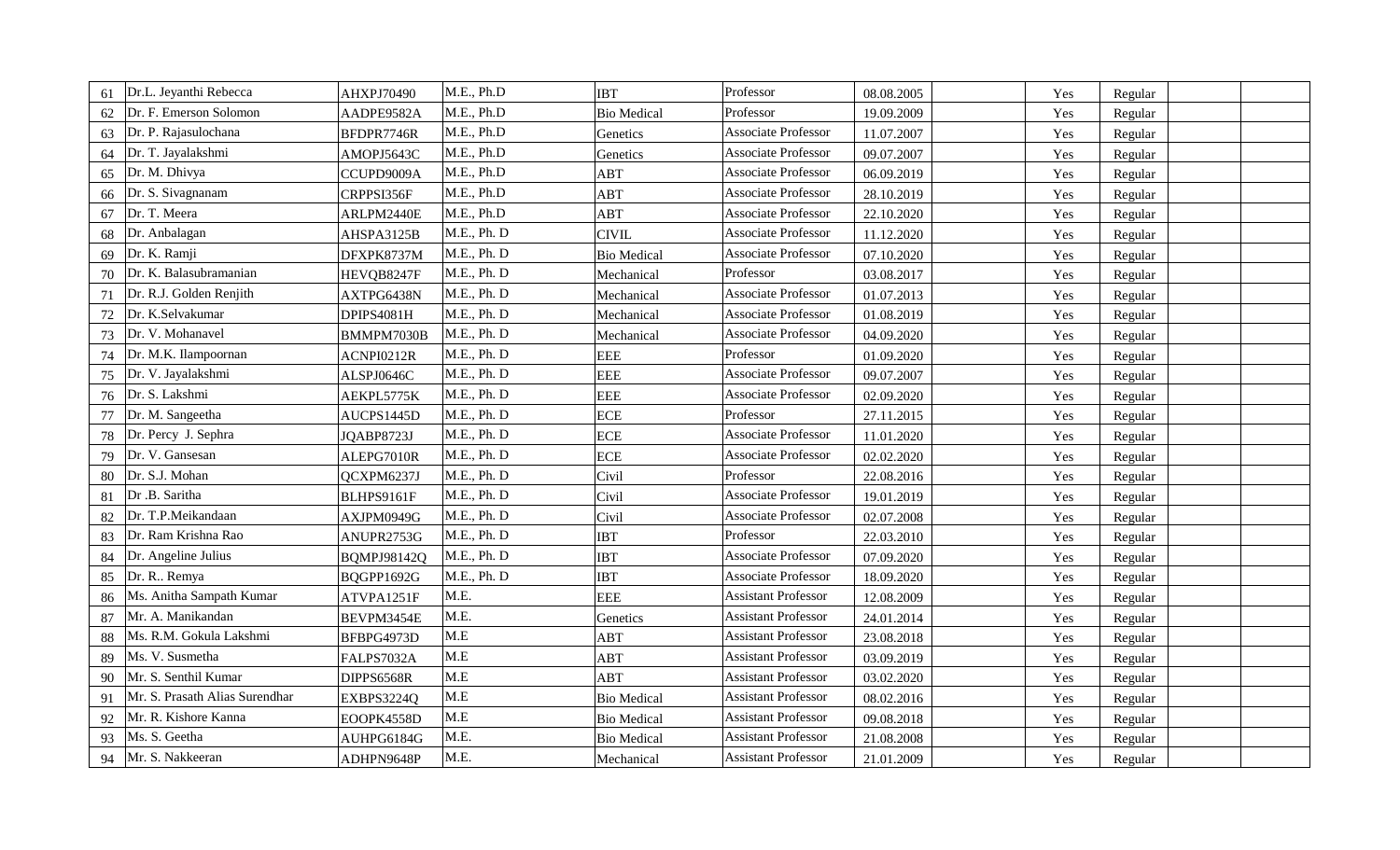| Mr. V. Jose Ananth Vino<br>95    | ADUPJ4311J | M.E.                  | Mechanical | <b>Assistant Professor</b> | 13.07.2009 | Yes | Regular |  |
|----------------------------------|------------|-----------------------|------------|----------------------------|------------|-----|---------|--|
| Ms. S. Dhivya<br>96              | GHQPS4094R | M.E.                  | <b>EEE</b> | <b>Assistant Professor</b> | 05.07.2017 | Yes | Regular |  |
| Ms. R. Sathya Priya<br>97        | HEYPS6125F | M.E.                  | <b>EEE</b> | <b>Assistant Professor</b> | 20.09.2017 | Yes | Regular |  |
| Ms. M. Jeyasudha<br>98           | BFLPJ0048C | M.E.                  | <b>EEE</b> | <b>Assistant Professor</b> | 17.07.2019 | Yes | Regular |  |
| Mr. T. Vijayan<br>99             | AITPV3731G | M.E.                  | <b>ECE</b> | <b>Assistant Professor</b> | 08.07.2010 | Yes | Regular |  |
| Ms. K. Subbulakshmi<br>100       | DYJPS6807K | M.E.                  | <b>ECE</b> | <b>Assistant Professor</b> | 15.06.2011 | Yes | Regular |  |
| Ms. S. Saravana Selvi<br>101     | CPAPS9509H | M.E.                  | <b>ECE</b> | <b>Assistant Professor</b> | 20.06.2011 | Yes | Regular |  |
| Ms. G. Kanagavalli<br>102        | CTAPK7753F | M.E.                  | <b>ECE</b> | <b>Assistant Professor</b> | 26.08.2013 | Yes | Regular |  |
| Ms. B. Kalai Selvi<br>103        | CBYPB7330R | M.E.                  | <b>ECE</b> | <b>Assistant Professor</b> | 23.07.2014 | Yes | Regular |  |
| Mr. R.S. Sidharth Raj<br>104     | KCZPS7018R | M.E.                  | <b>ECE</b> | <b>Assistant Professor</b> | 02.09.2014 | Yes | Regular |  |
| Mr. K. Venkatraman<br>105        | BBBPV4797E | M.E.                  | Civil      | <b>Assistant Professor</b> | 02.07.2012 | Yes | Regular |  |
| Ms. L. Maria Subashini<br>106    | BZGPM0857F | M.E.                  | Civil      | <b>Assistant Professor</b> | 30.07.2014 | Yes | Regular |  |
| Ms. R. Chitra<br>107             | ALDPC3282A | M.E.                  | Civil      | <b>Assistant Professor</b> | 03.07.2015 | Yes | Regular |  |
| Ms. A. Arunya<br>108             | BYLPA2504B | M.E.                  | Civil      | <b>Assistant Professor</b> | 03.07.2016 | Yes | Regular |  |
| Mr. S. Rajesh<br>109             | AQOPR7246R | M.E.                  | Civil      | <b>Assistant Professor</b> | 10.07.2015 | Yes | Regular |  |
| Ms. D. Sharmila<br>110           | EANPS1671E | M.E.                  | <b>IBT</b> | <b>Assistant Professor</b> | 27.09.2010 | Yes | Regular |  |
| Ms. M. Priya<br>111              | CLXPP8021N | M.E.                  | <b>IBT</b> | <b>Assistant Professor</b> | 07.08.2018 | Yes | Regular |  |
| Ms. T.R. Sambavi<br>112          | SXYPS7467J | M.E.                  | <b>IBT</b> | <b>Assistant Professor</b> | 24.12.2020 | Yes | Regular |  |
| 113 Ms. S. Poorni                | BGSPP9467K | M.E.                  | <b>IBT</b> | <b>Assistant Professor</b> | 11.09.2020 | Yes | Regular |  |
| Ms. S. Ananda Priya<br>114       | ANLPA7350D | M.Sc., M.Phil., B.Ed  | Chemistry  | <b>Assistant Professor</b> | 16.06.2016 | Yes | Regular |  |
| Ms. D. Ancy Mary<br>115          | BWDPA0348H | M.C.A., B.Ed          | Management | <b>Assistant Professor</b> | 13.08.2020 | Yes | Regular |  |
| Ms. Atheena<br>116               | EIHPS8565P | M.A., M.Phil., B.Ed   | English    | <b>Assistant Professor</b> | 29.07.2020 | Yes | Regular |  |
| Ms. P. Arul Jothi<br>117         | APLPA5562K | M.A., M.Phil., B.Ed   | English    | <b>Assistant Professor</b> | 20.08.2020 | Yes | Regular |  |
| Ms. Banumathi<br>118             | BXLPB4690Q | M.B.A., DELED         | Management | <b>Assistant Professor</b> | 10.09.2020 | Yes | Regular |  |
| Ms. J. Brindha<br>119            | CJDPB3204K | M.A., M.Phil., B.Ed   | English    | <b>Assistant Professor</b> | 25.08.2020 | Yes | Regular |  |
| Ms. R. Devi Bala<br>120          | AMLPD9028N | M.Sc., MPhil., B.Ed   | Chemistry  | <b>Assistant Professor</b> | 01.06.2017 | Yes | Regular |  |
| Ms. Felicia Oscar Charles<br>121 | ACEPF8434F | M.A., M.Phil., B.Ed   | English    | <b>Assistant Professor</b> | 12.08.2020 | Yes | Regular |  |
| Ms. J. Illavarasi<br>122         | ACGPE7351L | M.Sc., M.Phil., B.Ed  | Chemistry  | <b>Assistant Professor</b> | 22.09.2020 | Yes | Regular |  |
| Ms. D. Perinbam<br>123           | CDLPP1013Q | M.A., M.Phil., B.Ed   | English    | <b>Assistant Professor</b> | 24.07.2020 | Yes | Regular |  |
| Ms. S. Ramapriya<br>124          | BIPPR0934K | M.A., M.Phil., B.Ed   | English    | <b>Assistant Professor</b> | 13.08.2020 | Yes | Regular |  |
| Ms. L. Razya Sultana<br>125      | CEMPR7060B | M.A., M.Phil., B.Ed   | English    | <b>Assistant Professor</b> | 24.07.2020 | Yes | Regular |  |
| Ms. N. Uma<br>126                | ABWPU6450H | M.Sc., M.Phil., B.Ed. | Chemistry  | <b>Assistant Professor</b> | 08.08.2020 | Yes | Regular |  |
| Ms. Vaishali Dixit<br>127        | AWMPR6627E | M.A., M.Phil., B.Ed   | English    | <b>Assistant Professor</b> | 03.05.2016 | Yes | Regular |  |
| 128 Ms. Shylaja                  | CJRPS8967L | M.C.A., DMPSTT        | Management | <b>Assistant Professor</b> | 07.09.2020 | Yes | Regular |  |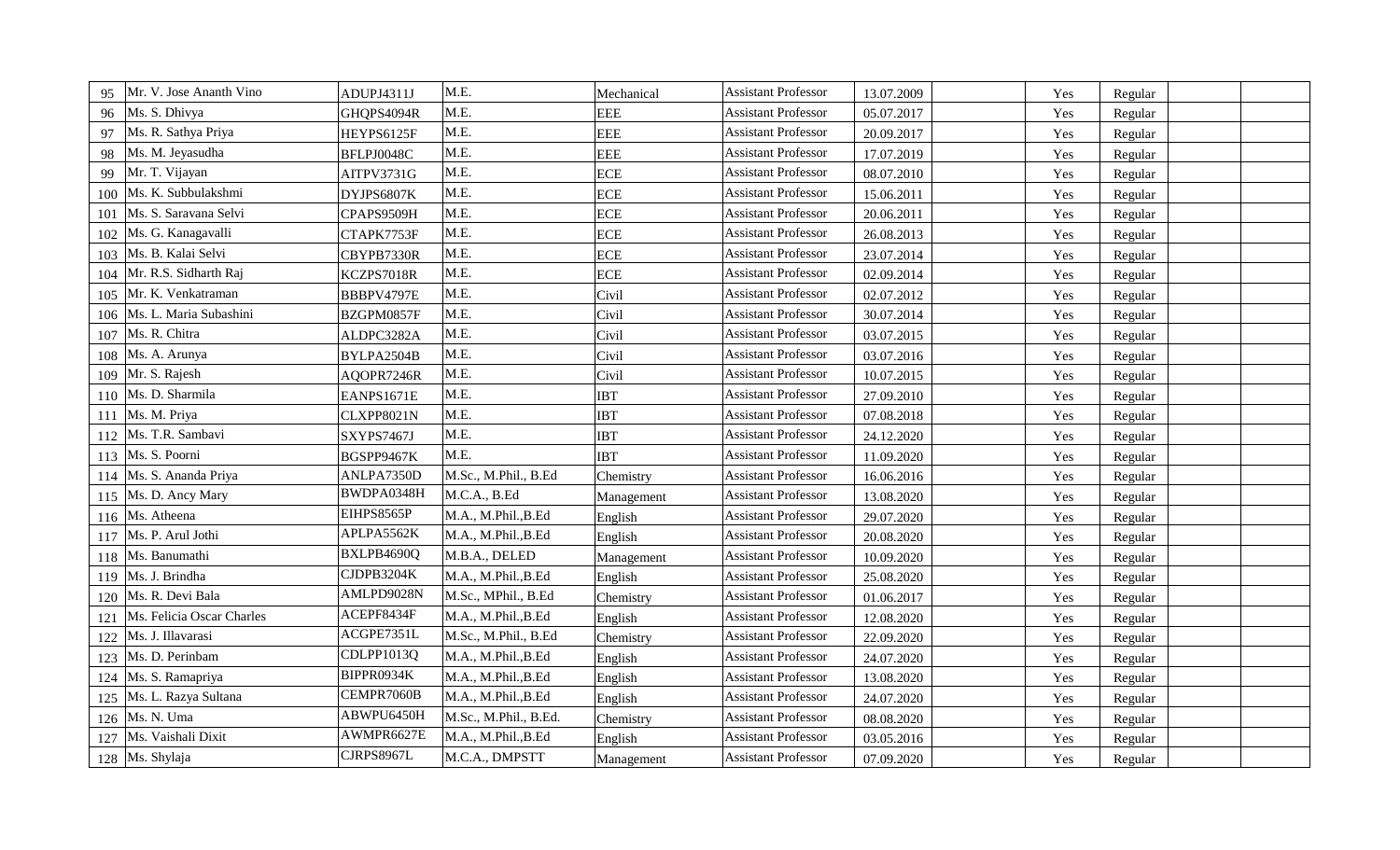| Mrs. Santhi.J<br>129           | FCSPS9654B | M.Sc., M.Phil., M.Ed.  | Physics     | <b>Assistant Professor</b> | 10.03.2010 | Yes | Regular |  |
|--------------------------------|------------|------------------------|-------------|----------------------------|------------|-----|---------|--|
| Mrs.Edel Queen Snowfia<br>130  | AAPPE9161R | M.A., M.Phil., B.Ed.   | English     | <b>Assistant Professor</b> | 07.09.2020 | Yes | Regular |  |
| Mrs. Malathi.V<br>131          | AXDPV9498B | M.A., M.Phil., B.Ed.   | English     | <b>Assistant Professor</b> | 23.03.2016 | Yes | Regular |  |
| Mrs. Noorjahan<br>132          | CFGPN8630G | MCA., D.El.Ed., B.Ed   | Management  | <b>Assistant Professor</b> | 08.07.2020 | Yes | Regular |  |
| Ms. Divya Bala<br>133          | BIGPD4483B | MBA., D.El.Ed          | Management  | <b>Assistant Professor</b> | 08.07.2020 | Yes | Regular |  |
| Mrs. Santhalatchoumy.P<br>134  | EVLPS1379Q | M.A., M.Phil., B.Ed    | English     | <b>Assistant Professor</b> | 19.07.2017 | Yes | Regular |  |
| Mrs. Senthilkumari<br>135      | CPRPS8748P | M.Sc., M.Phil., M.Ed., | Physics     | <b>Assistant Professor</b> | 05.08.2020 | Yes | Regular |  |
| Mr. Iruthayaraj JacobE<br>136  | AFEPI8673L | M.A., M.Phil., B.Ed    | English     | <b>Assistant Professor</b> | 13.07.2020 | Yes | Regular |  |
| Mr. Ramesh Sharma<br>137       | CEDPR3970K | M.Sc., M.Phil., B.Ed.  | Physics     | <b>Assistant Professor</b> | 10.03.2008 | Yes | Regular |  |
| Mr. Janarthanan<br>138         | BYKPJ5385E | M.A., M.Phil., B.Ed    | English     | <b>Assistant Professor</b> | 14.04.2010 | Yes | Regular |  |
| Mrs. Gokularathai.R<br>139     | KQOPG8609R | M.A., M.Phil., B.Ed    | English     | <b>Assistant Professor</b> | 13.08.2020 | Yes | Regular |  |
| Mr. Jayaselvam Boliva.F<br>140 | BOEPJ9827B | M.A., M.Phil., B.Ed    | English     | <b>Assistant Professor</b> | 13.08.2020 | Yes | Regular |  |
| Mr.Kanagaraj.P<br>141          | QVIPK7892H | M.A., M.Phil., B.Ed    | English     | <b>Assistant Professor</b> | 20.04.2017 | Yes | Regular |  |
| Mrs. Malarkodi.K<br>142        | GEWPM0951N | M.Sc., M.Phil., B.Ed   | Mathematics | <b>Assistant Professor</b> | 20.04.2017 | Yes | Regular |  |
| Mrs. Arthi.P<br>143            | CPDPA6269K | M.Sc., M.Phil., B.Ed   | Physics     | <b>Assistant Professor</b> | 07.03.2017 | Yes | Regular |  |
| Ms. Thanimalar.R<br>144        | AVZPT2331B | <b>MCA</b>             | Management  | <b>Assistant Professor</b> | 08.07.2020 | Yes | Regular |  |
| Mrs. Victoria.S<br>145         | BEAPV8932H | M.Sc., M.Phil., B.Ed   | Physics     | <b>Assistant Professor</b> | 13.082020  | Yes | Regular |  |
| Mr.Karthik.M<br>146            | EEBPK9967R | M.A., M.Phil.          | English     | <b>Assistant Professor</b> | 20.07.2020 | Yes | Regular |  |
| Mrs.Mahalakshmi.R<br>147       | CJSPM6947D | M.Sc., M.Phil., B.Ed   | Chemistry   | <b>Assistant Professor</b> | 13.07.2020 | Yes | Regular |  |
| Ms.Symala Devi.V<br>148        | BYQPD6003H | M.E                    | <b>CSE</b>  | <b>Assistant Professor</b> | 27.07.2020 | Yes | Regular |  |
| Ms. Thenmozhi<br>149           | BNHPT0354F | M.Sc., M.Phil., B.Ed   | Physics     | <b>Assistant Professor</b> | 20.10.2020 | Yes | Regular |  |
| Ms.Rajalakshmi.M<br>150        | DQKPR6170R | M.A., M.Phil.          | English     | <b>Assistant Professor</b> | 12.10.2020 | Yes | Regular |  |
| Mrs. Gangai.R<br>151           | ASTPG3685Q | M.A., M.Phil.          | English     | <b>Assistant Professor</b> | 12.08.2020 | Yes | Regular |  |
| Mrs. Nalandhammal.N<br>152     | CACPN3557M | M.A., M.Phil.          | English     | <b>Assistant Professor</b> | 20.01.2020 | Yes | Regular |  |
| 153   Mrs. Viji.S              | BHVPV6118F | M.A., M.Phil.          | English     | <b>Assistant Professor</b> | 23.05.2019 | Yes | Regular |  |
| Mrs.Ilamathi.P<br>154          | AGEPI9664G | M.Sc., M.Phil., B.Ed   | Mathematics | <b>Assistant Professor</b> | 24.08.2020 | Yes | Regular |  |
| Mrs. Aishwarya.S<br>155        | VXYHA9245J | M.Sc., M.Phil., B.Ed   | Physics     | <b>Assistant Professor</b> | 24.08.2020 | Yes | Regular |  |
| Mrs.Sasikaladevi<br>156        | NERPS5519J | M.Sc., M.Phil., B.Ed   | Chemistry   | <b>Assistant Professor</b> | 13.08.2020 | Yes | Regular |  |
| Ms. Nandhini.A<br>157          | BXYPN7345H | M.Sc., M.Phil., B.Ed   | Mathematics | <b>Assistant Professor</b> | 03.09.2020 | Yes | Regular |  |
| Mrs. Senbagam.M<br>158         | LERPS3242A | M.A., M.Phil., B.Ed    | English     | <b>Assistant Professor</b> | 12.10.2020 | Yes | Regular |  |
| Mr. Vinoba Gandhi<br>159       | BFXPV9218J | M.A., M.Phil., B.Ed    | English     | <b>Assistant Professor</b> | 16.07.2020 | Yes | Regular |  |
| Ms. Sabarimathy.G<br>160       | NEZPS3058Q | M.A., M.Phil., B.Ed    | English     | <b>Assistant Professor</b> | 05.11.2020 | Yes | Regular |  |
| Mrs. Archana.V<br>161          | BYTPV5304A | M.Sc., M.Phil.         | Chemistry   | <b>Assistant Professor</b> | 10.12.2020 | Yes | Regular |  |
| 162 Mrs.Bhargavi.V             | BDNPB7199G | M.E                    | <b>CSE</b>  | <b>Assistant Professor</b> | 13.07.2020 | Yes | Regular |  |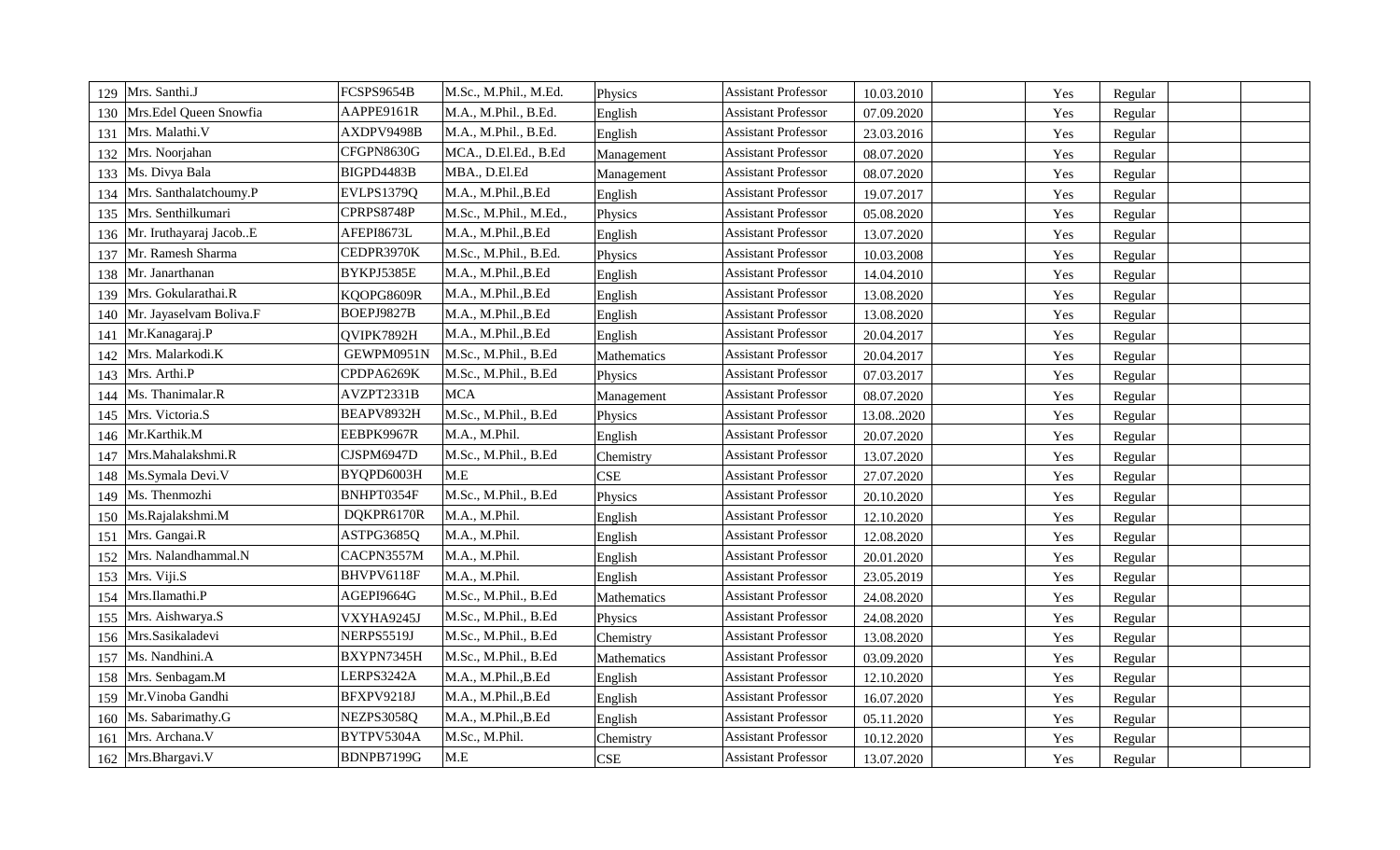| Mrs.Sathya.M<br>163                      | KTJPS9209B  | M.Sc., M.Phil        | Mathematics               | <b>Assistant Professor</b> | 05.10.2020 | Yes | Regular |  |
|------------------------------------------|-------------|----------------------|---------------------------|----------------------------|------------|-----|---------|--|
| Ms. Anandhy.T<br>164                     | JQAHA7698T  | M.E                  | <b>CSE</b>                | <b>Assistant Professor</b> | 10.02.2020 | Yes | Regular |  |
| Mr.Prem Kumar<br>165                     | EGRPP1961A  | M.P.Ed               | <b>Physical Education</b> | <b>Assistant Professor</b> | 29.12.2018 | Yes | Regular |  |
| Mrs. Rajeswari.P<br>166                  | DPPPR2075H  | M.Sc., M.Phil.       | Mathematics               | <b>Assistant Professor</b> | 13.07.2020 | Yes | Regular |  |
| Mrs. Soundary.K<br>167                   | HYPQS8485K  | M.A., M.Phil., B.Ed  | English                   | <b>Assistant Professor</b> | 02.01.2017 | Yes | Regular |  |
| Mr. Babu.S<br>168                        | FIDPB3425C  | M.A., M.Phil., B.Ed  | English                   | <b>Assistant Professor</b> | 12.08.2020 | Yes | Regular |  |
| Mr. Thimothy Nirmal Kumar J<br>169       | KPJPT8230V  | MCA., M.Phil         | Management                | <b>Assistant Professor</b> | 15.06.2018 | Yes | Regular |  |
| Ms. Gayathri.N<br>170                    | PENEG0439E  | M.A., M.Phil         | English                   | <b>Assistant Professor</b> | 22.06.2016 | Yes | Regular |  |
| Ms. Sathiya.K<br>171                     | DEPKS8734G  | M.A., M.Phil         | English                   | <b>Assistant Professor</b> | 25.08.2020 | Yes | Regular |  |
| Ms. Sowmiya.D<br>172                     | KAOPS9743H  | M.Sc., M.Phil        | Physics                   | <b>Assistant Professor</b> | 10.07.2017 | Yes | Regular |  |
| Ms. Tamizharasi.T<br>173                 | JPQET0483K  | M.Sc., M.Phil        | Mathematics               | <b>Assistant Professor</b> | 28.05.2020 | Yes | Regular |  |
| Ms. Rajeswari.K<br>174                   | HJKER7187Y  | M.Sc., M.Phil., B.Ed | Mathematics               | <b>Assistant Professor</b> | 03.02.2020 | Yes | Regular |  |
| Ms. Roja.T<br>175                        | KEUPR8034L  | M.A., M.Phil., B.Ed  | English                   | <b>Assistant Professor</b> | 05.02.2020 | Yes | Regular |  |
| 176   Ms. Sivakumar.C                    | UPLES0628A  | M.A., M.Phil         | English                   | <b>Assistant Professor</b> | 03.02.2020 | Yes | Regular |  |
| Ms. Jeya Sutha.F<br>177                  | EPRCJ0067F  | M.Sc., M.Phil        | Chemistry                 | <b>Assistant Professor</b> | 29.07.2019 | Yes | Regular |  |
| Ms. Saranya.P<br>178                     | NHJKS7265P  | M.A.,M.Phil., B.Ed   | English                   | <b>Assistant Professor</b> | 02.09.2015 | Yes | Regular |  |
| Ms. Sangeetha Duraisamy<br>179           | MEPQS8039T  | M.E                  | <b>CSE</b>                | <b>Assistant Professor</b> | 07.02.2020 | Yes | Regular |  |
| Ms. Neha G Prakash<br>180                | VPCPN60393R | M.Sc., M.Phil        | Physics                   | <b>Assistant Professor</b> | 10.12.2018 | Yes | Regular |  |
| Ms. Sharmilaa Saravanan<br>181           | JPLAS89039D | M.A., M.Phil, B.Ed   | English                   | <b>Assistant Professor</b> | 29.09.2010 | Yes | Regular |  |
| Ms. Premi.T.S<br>182                     | HKELP1973G  | MBA., M.Phil         | Management                | <b>Assistant Professor</b> | 12.07.2017 | Yes | Regular |  |
| Ms. Puviya Rani Krithika.K<br>183        | JEPQP7408P  | M.A., M.Phil         | English                   | <b>Assistant Professor</b> | 12.07.2017 | Yes | Regular |  |
| Ms. Elizabeth Dianal Priya Rani.D<br>184 | QUSPE1698E  | M.A., M.Phil         | English                   | <b>Assistant Professor</b> | 07.02.2020 | Yes | Regular |  |
| Ms. Nancy.R<br>185                       | EKPUN1398I  | M.A., M.Phil         | English                   | <b>Assistant Professor</b> | 29.07.2019 | Yes | Regular |  |
| 186   Ms. Hema Preethi.K.R               | GHPOH5789B  | M.A., M.Phil         | English                   | <b>Assistant Professor</b> | 10.07.2017 | Yes | Regular |  |
| Ms. Geetha.P<br>187                      | DPEDG8934V  | M.E                  | <b>CSE</b>                | <b>Assistant Professor</b> | 02.09.2015 | Yes | Regular |  |
| Ms. Saraswathi.R<br>188                  | NDPES7610T  | M.E                  | <b>CSE</b>                | <b>Assistant Professor</b> | 03.08.2020 | Yes | Regular |  |
| Ms. Josephine Regina Mary.T<br>189       | HYOPJ3040R  | M.Sc., M.Phil        | Chemistry                 | <b>Assistant Professor</b> | 10.07.2017 | Yes | Regular |  |
| Ms. Prabhavathy.R<br>190                 | JEPVP4855B  | M.Sc., M.Phil        | Chemistry                 | <b>Assistant Professor</b> | 15.06.2018 | Yes | Regular |  |
| Ms. Meera.N<br>191                       | QVOPM3885N  | M.Sc., M.Phil        | Mathematics               | <b>Assistant Professor</b> | 15.06.2018 | Yes | Regular |  |
| Ms. Wajidbasha.G<br>192                  | JKEPW6893G  | M.Sc., M.Phil., B.Ed | Mathematics               | <b>Assistant Professor</b> | 07.02.2020 | Yes | Regular |  |
| Ms. Ranjitha K<br>193                    | SPDER9891K  | M.B.A., M.Phil       | Management                | <b>Assistant Professor</b> | 12.10.2020 | Yes | Regular |  |
| Ms. Udhaya Kumar.D<br>194                | NLFTU4668A  | M.A., M.Phil         | English                   | <b>Assistant Professor</b> | 15.09.2020 | Yes | Regular |  |
| Ms. Shyamala R<br>195                    | NEPLS0945U  | M.C.A., M.Phil       | Management                | <b>Assistant Professor</b> | 07.05.2019 | Yes | Regular |  |
| 196 Ms. Kotteshwari V                    | SUDPK4650G  | M.Sc., M.Phil        | Mathematics               | <b>Assistant Professor</b> | 06.08.2018 | Yes | Regular |  |